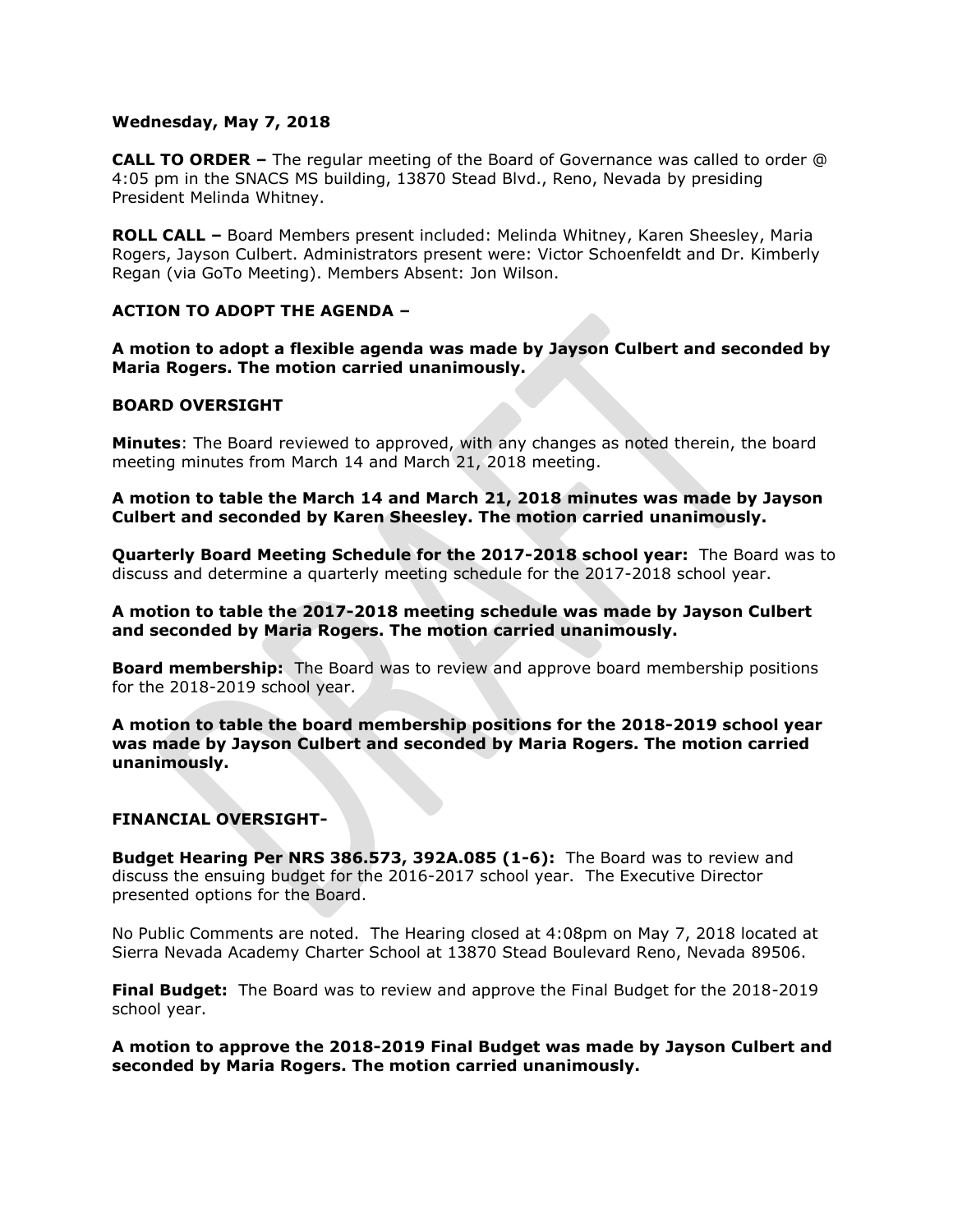**Current Financials:** The Board was to be provided with a Profit and Loss Budget to Actual from July 1, 2017 to March 31, 2018 and a list of transactions from February 1, 2018 to March 30, 2018. This was to include approval for filling using the new chart of accounts reporting system.

# **A motion to table the Current Financials was made by Jayson Culbert and seconded by Maria Rogers. The motion carried unanimously.**

## **CONTRACT OVERSIGHT - Recommendations to the Board**

**Facilities:** The Board was to be provided an overview of activities related to the Stead and Fox sites. This included the following:

- **a) Fox Building updates from Larry Rieder (CSPS), the Developer**
- **b) Fox and Stead Facilities Plan for options of the 2018-2019 school year**
- **c) Portable Classroom Updates for Fox and necessary permits, location, delivery, etc.**
- **d) Portable Lease/Purchase of the current leased portable classrooms at the Fox site**
- **e) Additional Land Space located on Fox Avenue**
- **f) Bus/Van Lease options to transport students**

## **A motion table these items until further information would be available was made by Jayson Culbert and seconded by Karen Sheesley. The motion carried unanimously.**

g) **Personnel:** To hire Kaelob Regan for the purpose of assisting administration and facility issues needed by the Education Director.

**A motion to hire Kaelob Regan was made by Jayson Culbert and seconded by Karen Sheesley. The motion carried unanimously.** 

## **POLICY OVERSIGHT-**

**Safe and Respectful Learning Plans:** The Board was to be presented with safety plans including the bullying policy, safe & respectful learning policy, discipline and related protocols.

## **A motion to table the Safe and Respectful Learning Plans was made by Jayson Culbert and seconded by Maria Rogers. The motion carried unanimously.**

**School Improvement Plan:** The Board was to be presented with the annual plan for improvement.

## **A motion to table the School Improvement Plan was made by Jayson Culbert and seconded by Maria Rogers. The motion carried unanimously.**

## **AGENDA DISCUSSION ITEMS**

#### **Executive Directors Report:**

The Executive Director reported about attending a national conference, located at Harvard University.